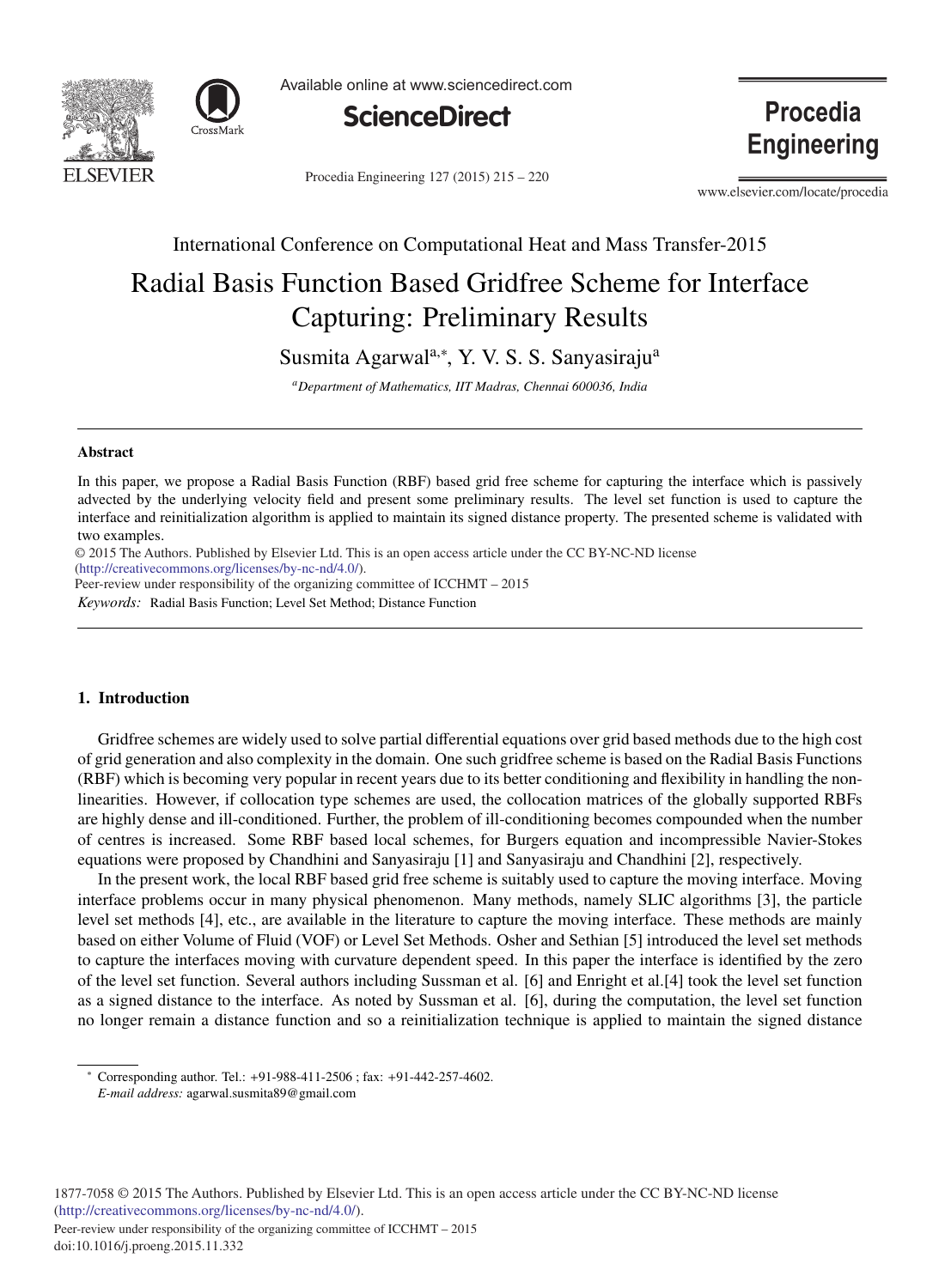property. The rest of the paper is arranged as follows. Section 2 describes the numerical methods used in this article. In, Section 3, numerical examples are presented. Conclusions are given in the Section 4.

#### 2. Numerical Method

## *2.1. The Local RBF Scheme*

A function  $\Phi : \mathbb{R}^d \to \mathbb{R}$  is said to be a radial basis function if there exist a univariate function  $\varphi : \mathbb{R} \to \mathbb{R}$  such that  $\Phi(\bar{x}) = \varphi(r)$  where  $r = ||\bar{x}||$ . RBFs are mainly used to approximate multivariate function from a given set of data.

For a given set of distinct nodes  $\bar{x}_i$  in  $\mathbb{R}^d$  and corresponding function values  $u_i$ , the RBF interpolant  $s(\bar{x})$  is given by

$$
s(\bar{x}) = \sum_{j=1}^{n} \lambda_j \varphi(||\bar{x} - \bar{x}_j||) + \sum_{j=1}^{l} \gamma_j p_j(\bar{x})
$$
\n(1)

where  $\{p_j\}_{j=1}^l$  is a basis for  $\pi_m^d$  (space of all *d* variate polynomial of degree < *m*, *m* is the order of  $\varphi$ ). Eq. (1) satisfies the interpolation conditions

$$
s(\bar{x}_i) = u(\bar{x}_i), \quad i = 1, 2, \dots, n
$$
\n
$$
(2)
$$

along with the orthogonality condition,

$$
\sum_{j=1}^{n} \lambda_j q(\bar{x}_j) = 0 \tag{3}
$$

where  $q \in \pi_m^d$ .

Using the interpolation condition (2) and the orthogonality condition (3) in eq.(1) we get a linear system,

$$
\begin{pmatrix} \Phi & P \\ P^T & 0 \end{pmatrix} \begin{pmatrix} \lambda \\ \gamma \end{pmatrix} = \begin{pmatrix} u \\ 0 \end{pmatrix} \tag{4}
$$

where  $\Phi_{ij} = \varphi(||\bar{x}_i - \bar{x}_j||)$  and  $P_{ij} = p_j(\bar{x}_i)$ ,  $i = 1, 2, ..., n$  and  $j = 1, 2, ..., l$ .

Now, consider the Lagrange representation of the RBF interpolant,

$$
u(\bar{x}) \approx s(\bar{x}) = \sum_{j=1}^{n} \psi_j(\bar{x}) u(\bar{x}_j)
$$
 (5)

where  $\psi_i$  satisfies the cardinal conditions

$$
\psi_j(\bar{x}_i) = \delta_{ij}.\tag{6}
$$

The closed form of  $\psi_i$  can be given by

$$
\psi_j(\bar{x}) = \frac{|A_j|}{|A|} \tag{7}
$$

where matrix  $A = \begin{pmatrix} \Phi & P \\ p^T & 0 \end{pmatrix}$  $P^T$   $0$ ) and the matrix  $A_j$  is same as matrix  $A$  except that the  $j<sup>th</sup>$  row of  $A$  is replaced by vector  $B$ , which is given by

$$
B = [\varphi(||\bar{x} - \bar{x_1}||), \varphi(||\bar{x} - \bar{x_2}||), \dots, \varphi(||\bar{x} - \bar{x_n}||), q_1(\bar{x}), q_2(\bar{x}), \dots, q_l(\bar{x})].
$$
\n(8)

Let  $\mathcal L$  be a given differential operator. To approximate  $\mathcal L u$  at a given node  $\bar x_i$ , consider a set  $S_i$ , of  $n_i$  neighbouring nodes of  $\bar{x}_i$ . The approximation of  $\mathcal{L}u(\bar{x}_i)$  is given by

$$
\mathcal{L}u(\bar{x}_i) \approx \sum_{j=1}^{n_i} c_j u(\bar{x}_j). \tag{9}
$$

By applying the operator  $\mathcal L$  on both sides of eq.(5) and comparing it with eq.(9) we get

$$
c_j = \mathcal{L}(\psi_j(\bar{x})).
$$
\n<sup>(10)</sup>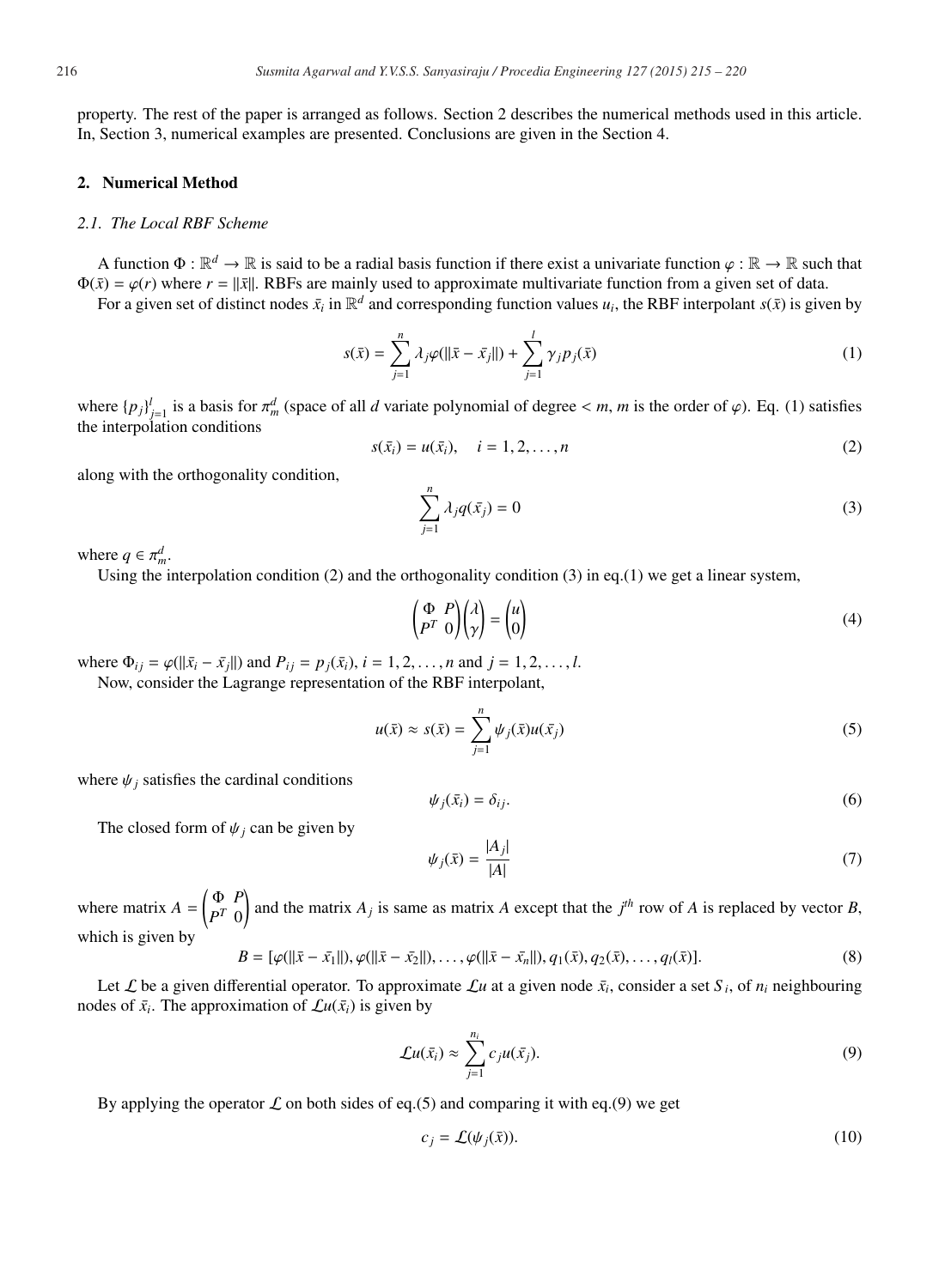$c_i$  can also be obtained, as in [7], by solving the linear system

$$
\begin{pmatrix} \Phi & P \\ P^T & 0 \end{pmatrix} \begin{pmatrix} c \\ \mu \end{pmatrix} = \mathcal{L}(B(\bar{x}_i))
$$
\n(11)

where *B* is as given in eq.(8) and  $\mu$  is a dummy vector.

The RBF based gridfree scheme is used to solve the evolution equation of the level set function which is described in the following section.

# *2.2. Level Set Method*

Consider the interface Γ, which is a closed curve or surface enclosing an open domain  $\Omega$  and moving with the time in the computational domain. Γ is identified with the zero of the level set function  $\phi$ , which has the following properties

$$
\phi(\bar{x}) \begin{cases} < 0, \, \bar{x} \in \Omega \\ > 0, \, \bar{x} \in \bar{\Omega}^T \\ = 0, \, \bar{x} \in \Gamma \end{cases} \tag{12}
$$

The interface Γ moves with the underlying velocity field  $\bar{u}$ , which may depend on position, time or topology of the interface. The interface is evolved according to the equation

$$
\phi_t + \bar{u} \cdot \nabla \phi = 0. \tag{13}
$$

The level set function  $\phi$  is taken to be the sign distance to the interface such that the property (12) is satisfied and  $|\nabla \phi| = 1.$ 

As noted by Sussman et al. [6],  $\phi$  doesnt remain as the sign distance function during the computations, as time progresses. To overcome this situation a reinitialization algorithm is applied. This algorithm uses the fact that for a distance function  $\phi$ ,  $|\nabla \phi| = 1$ . Therefore the equation

$$
\phi_{\tau} + \text{sgn}(\phi_0)(|\nabla \phi| - 1) = 0 \tag{14}
$$

can be solved to steady state to maintain the sign distance property of  $\phi$ .  $\phi_0$  is some function which is same as  $\phi$  at the interface and sgn( $\phi_0$ ) is numerically approximated signum function, which is given by

$$
sgn(\phi_0) = \frac{\phi_0}{\sqrt{\phi_0^2 + \varepsilon^2}}\tag{15}
$$

where  $\varepsilon$  is the smoothening parameter. Sussman et al., [6], Russo and Smereka, [8] used  $\varepsilon = \Delta x$ , throughout the domain for their computations. Recently Liu et al., [9] improved the value of  $\varepsilon$ , which is given as,

$$
\begin{cases} \varepsilon_{i+1}^2 = \phi_i^2\\ \varepsilon_i^2 = \phi_{i+1}^2, \text{ if } \phi_i \cdot \phi_{i+1} < 0 \end{cases} \quad \text{if } \phi_i \cdot \phi_{i+1} < 0, \ \varepsilon_i = 0, \text{ otherwise} \tag{16}
$$

so that the interface doesnt move out of a given cell.

The level set evolution equation, eq.(13) is solved using third-order TVD Runge-Kutta method:

$$
\begin{aligned}\n\phi^{(1)} &= \phi^{(0)} - dt \mathcal{L}(\phi^{(0)}) \\
\phi^{(2)} &= \frac{3}{4} \phi^{(0)} + \frac{1}{4} \phi^{(1)} - \frac{1}{4} dt \mathcal{L}(\phi^{(1)}) \\
\phi^{(3)} &= \frac{1}{3} \phi^{(0)} + \frac{2}{3} \phi^{(2)} - \frac{2}{3} dt \mathcal{L}(\phi^{(2)})\n\end{aligned} \tag{17}
$$

where  $\mathcal{L}(\phi) = \bar{u} \cdot \nabla \phi$ . To calculate  $\mathcal{L}(\cdot)$ , the RBF based grid free scheme, as described in the previous section, is used.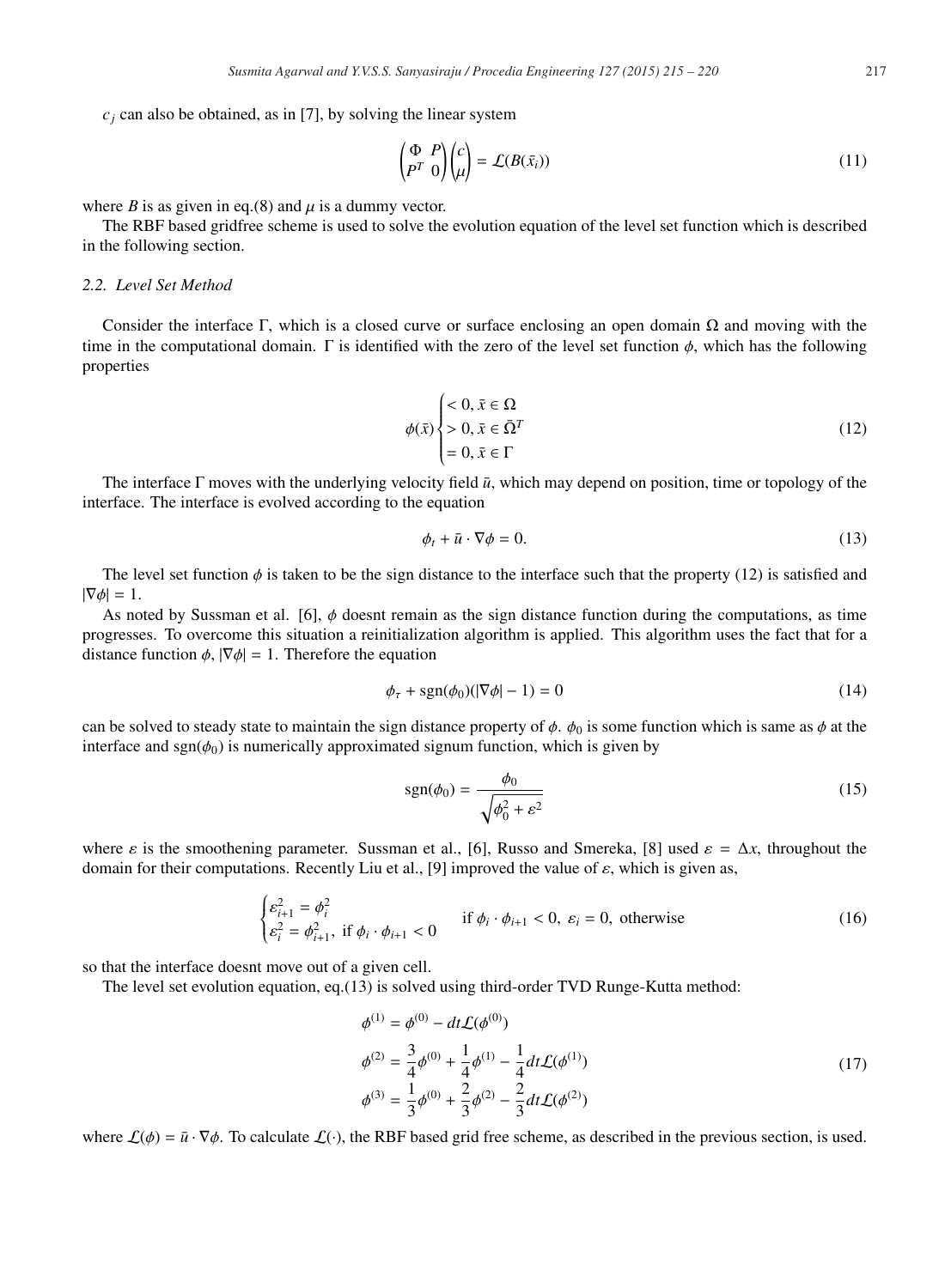To solve the reinitialization equation, consider its discretized form

$$
\phi_i^{n+1} = \phi_i^n - d\tau \operatorname{sgn}(\phi_0)_i G(\phi)_i \tag{18}
$$

where

$$
G(\phi)_i = \begin{cases} \sqrt{max(a_+^2, b_-^2) + max(c_+^2, d_-^2)} - 1, & \text{if } \phi_0 > 0\\ \sqrt{max(a_-^2, b_+^2) + max(c_-^2, d_+^2)} - 1, & \text{if } \phi_0 < 0 \end{cases}
$$
(19)

where *a* and *b* are the approximation of  $\phi_x$  and *c* and *d* are the approximation of  $\phi_y$  in the upwind direction, which are determined by the sign of  $\phi_0$ . Also  $h_+ = \max(h, 0)$  and  $h_- = \min(h, 0)$ . *a*, *b*, *c* and *d* are calculated using the RBF based grid free scheme.

#### 3. Results and Validation

The *Multiquadric* function,  $\varphi(r) = \sqrt{1 + (\epsilon r)^2}$ , which is an infinitely smooth RBF, has been used to solve the examples with  $\epsilon = 0.01$ .

For the examples presented here,  $\phi_0$  in eq.(15) is taken as  $\phi$ . The smoothening parameter  $\varepsilon$  is taken as given in eq.(16).

## *3.1. Example 1: Rigid body Rotation of Zalesaks Disk [10]*

Initially the interface is given by the disk, which is a slotted circle centred at (50, 75) with a radius of 15, and with a slot of width 5 and length 25 unites. The disk is inside a square of length 100 units. The constant vorticity velocity field is given by

$$
u = \frac{\pi}{314}(50 - y); \ v = \frac{\pi}{314}(x - 50)
$$
 (20)

so that the disk completes one revolution in every 628 time units. The computational domain is discretized in  $300\times300$ nodes. The time step, for the evolution equation, eq.(13) is taken as  $dt = 0.01$  and that for the reinitialization equation, eq.(14) is taken as  $d\tau = 0.00005$ .

Fig. 1 illustrate the numerical solution obtained, by applying the method described in this paper, after one revolution(blue) and the initial position of the disk(red). It can be seen that the numerical method presented here captures the interface accurately except at the four corners of the slot of the disk due to diffusion error.



Fig. 1. Fig. 1. Numerical solution after one revolution (blue) and initial disk (red) (a) in complete computational domain; (b) the enlarged figure.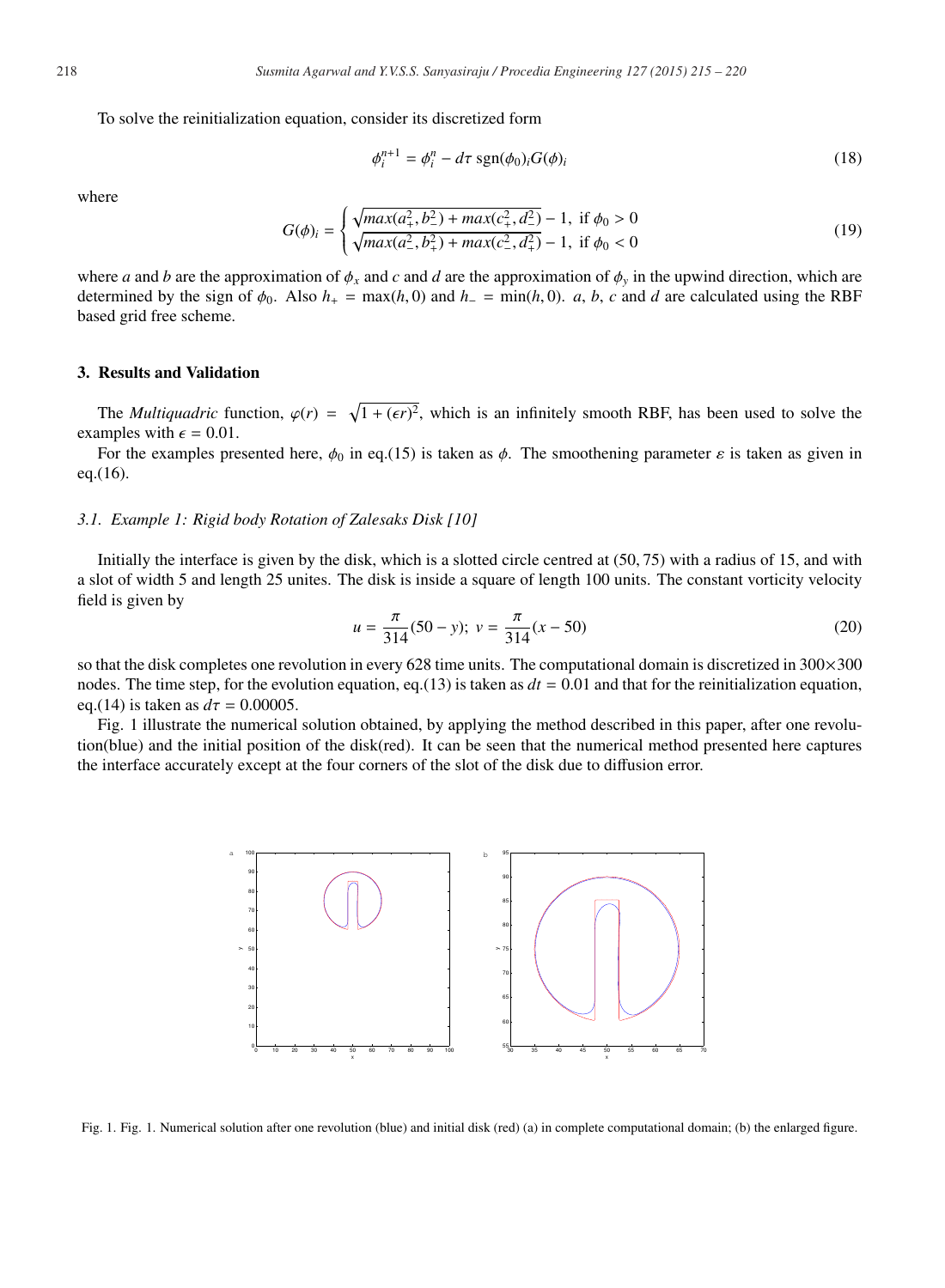#### *3.2. Example 2: Single Vortex*

A circle of radius 0.15, is placed inside a unit square, with centre at (0.5, 0.75). An initial velocity field is defined in the domain by the stream function,

$$
\Psi = \pi^{-1} \sin^2(\pi x) \sin^2(\pi y). \tag{21}
$$

For this example,  $256 \times 256$  nodes have been taken in the computational domain. The time step, for the evolution equation, eq.(13) is taken as  $dt = 0.00005$  and that for the reinitialization equation, eq.(14) is taken as  $d\tau = 0.000005$ .

The velocity field starches out the circle into a long thin fluid element which is illustrated in Fig. 2 at time  $T = 1$ , 3 and 5 respectively. It can be seen from the presented results that the numerical method is able to maintain the long thin fluid element.



Fig. 2. Fig. 2. Vortex obtained at (a)  $T=1$ ; (b)  $T=3$ ; (c)  $T=5$ .

#### 4. Conclusion

We proposed a gridfree scheme to capture the moving interface which is based on RBF and uses the level set function to capture the interface. Structured point distribution is used for the examples presented here, however one can also use unstructured point distribution. As we can see in the Example 1, the presented method captures the interface accurately except the four corners, however the very sharp and the thin fluid element of the second problem has been captured by the method very accurately.

#### References

- [1] G. Chandhini, Y.V.S.S. Sanyasiraju, Local RBF-FD solutions for steady convectiondiffusion problems, International Journal for Numerical Methods in Engineering. 72 (2007) 352–378.
- [2] Y.V.S.S. Sanyasiraju, G. Chandhini, Local radial basis function based gridfree scheme for unsteady incompressible viscous flows, Journal of Computational Physics. 227 (2008) 8922–8948.
- [3] A.J. Chorin, Flame advection and propagation algorithms, Journal of Computational Physics. 35 (1980) 1–11.
- [4] D. Enright, R. Fedkiw, J. Ferziger, I. Mitchell, A Hybrid Particle Level Set Method for Improved Interface Capturing, Journal of Computational Physics. 183 (2002) 83–116.
- [5] S. Osher, J.A. Sethian, Fronts propagating with curvature dependent speed: Algorithms based on Hamilton-Jacobi formulations, Journal of Computational Physics. 79 (1988) 12–49.
- [6] M. Sussman, P. Smereka, S. Osher, A Level Set Approach for Computing Solutions to Incompressible Two-Phase Flow, Journal of Computational Physics. 114 (1994) 146–159.
- [7] G.B. Wright, B. Fornberg, Scattered node compact finite difference-type formulas generated from radial basis functions, Journal of Computational Physics. 212 (2006) 99–123.
- [8] G. Russo, P. Smereka, A remark on computing distance functions, Journal of Computational Physics. 163 (2000) 51–67.